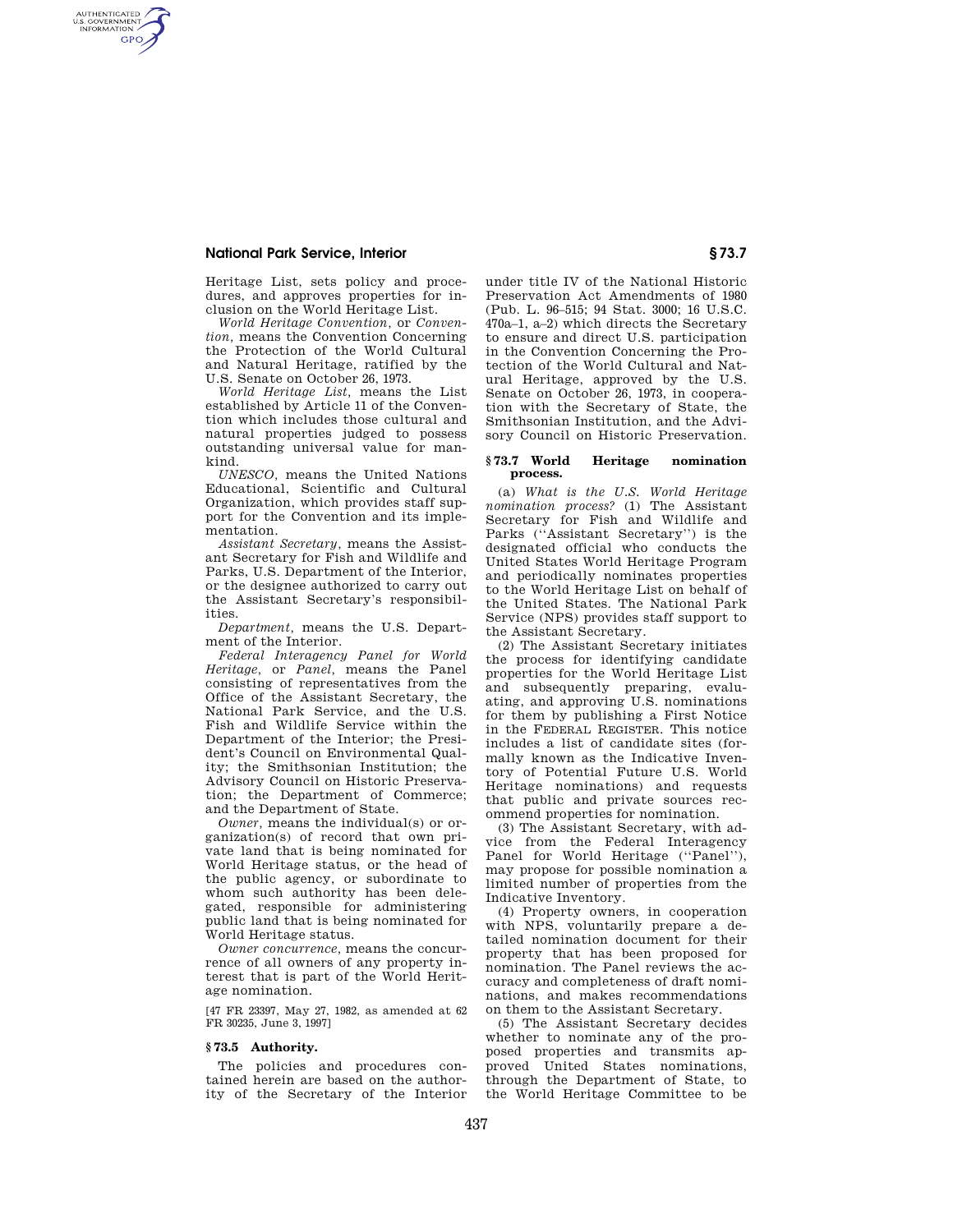## **§ 73.7 36 CFR Ch. I (7–1–10 Edition)**

considered for addition to the World Heritage List.

(b) *What requirements must a U.S. property meet to be considered for nomination to the World Heritage List?* A property in the United States must satisfy the following requirements established by law and one or more of the World Heritage Criteria before the Assistant Secretary can consider it for World Heritage nomination:

(1) The property must be nationally significant. For the purposes of this section, a property qualifies as ''nationally significant'' if it is:

(i) A property that the Secretary of the Interior has designated as a National Historic Landmark (36 CFR part 65) or a National Natural Landmark (36 CFR part 62) under provisions of the 1935 Historic Sites Act (Public Law 74– 292; 49 Stat. 666; 16 U.S.C. 461 *et seq.*);

(ii) An area the United States Congress has established as nationally significant; or

(iii) An area the President has proclaimed as a National Monument under the Antiquities Act of 1906 (16 U.S.C. 433).

(2) The property's owner(s) must concur in writing to the nomination.

(i) If a unit of United States government (Federal, State, and/or local) owns or controls the property, a letter from the owner(s) demonstrates concurrence.

(ii) If private parties own or control the property, they must provide the protection agreement outlined in §73.13(c).

(iii) All owners must concur before the Assistant Secretary can include their property within a World Heritage nomination. For example, a responsible Federal management official can concur for the unit, but cannot concur for any non-Federal property interest within the boundaries of the unit. NPS will seek the concurrence of those who own or control any non-Federal property interest if we determine that the property interest is integral to the entire property's outstanding universal values.

(3) The nomination document must include evidence of such legal protections as may be necessary to ensure the preservation of the property and its environment. Section 73.13 identifies the distinct protection requirements for public and private properties.

(c) *How does the U.S. World Heritage nomination process begin?* The Assistant Secretary, through the NPS, will periodically publish a First Notice in the FEDERAL REGISTER to begin the U.S. World Heritage nomination process. This notice, among other things:

(1) Sets forth the schedule and procedures for identifying proposed U.S. nominations to the World Heritage List. It includes specific deadlines for receipt of suggestions and comments, and for preparing and approving nomination documents for properties proposed as U.S. nominations;

(2) Includes the Indicative Inventory of Potential Future U.S. World Heritage Nominations (Indicative Inventory), solicits recommendations on which properties on it should be nominated, and requests suggestions of properties that should be considered for addition to it; and

(3) Identifies any special requirements that properties must satisfy to be considered for nomination.

(d) *What is the Indicative Inventory and how is it used?* (1) The World Heritage Convention (Article 11) requests each signatory nation to submit a list of candidate sites for the World Heritage List. These lists are also known as tentative lists, or Indicative Inventories. The NPS compiles and maintains the U.S. Indicative Inventory, which is formally known as the Indicative Inventory of Potential Future U.S. World Heritage Nominations. It is a list of cultural and natural properties located in the United States that, based on preliminary examination, appear to qualify for the World Heritage List and that the United States may consider for nomination to the List.

(2) Inclusion of a property on the Indicative Inventory does not confer World Heritage status on it, but merely indicates that the Assistant Secretary may further examine the property for possible nomination. The Assistant Secretary selects proposed nominations from among the potential future nominations included on the Indicative Inventory. Thus, the Assistant Secretary uses the Indicative Inventory as the basis for selecting United States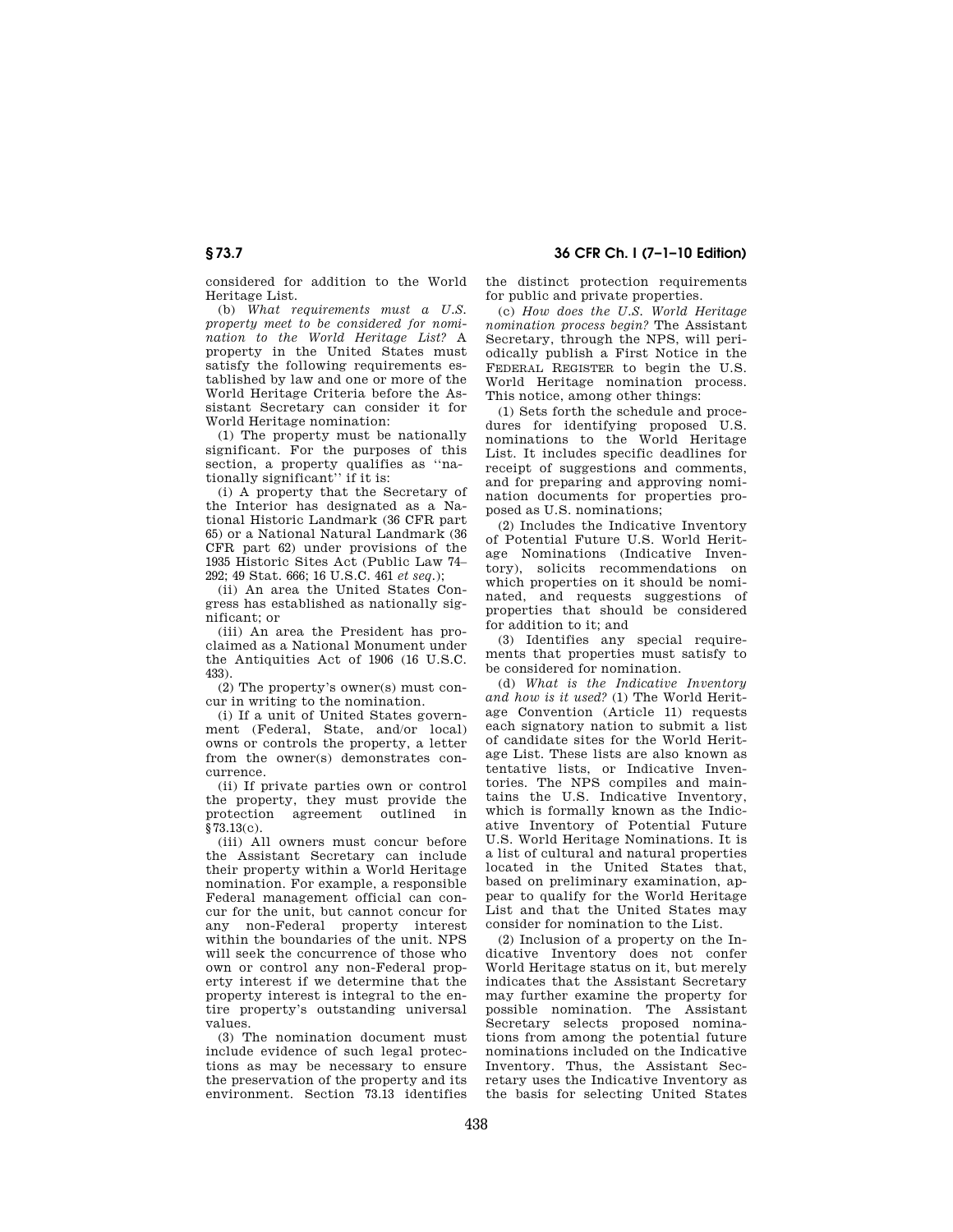### **National Park Service, Interior § 73.7**

nominations, and it provides a comparative framework within which to judge the outstanding universal value of a property. Any agency, organization, or individual may recommend additional properties, with accompanying documentation, for inclusion on the Indicative Inventory. Ordinarily, a property must have been listed on the Indicative Inventory before the Assistant Secretary can consider it for nomination.

(3) The Assistant Secretary, in cooperation with the Panel and other sources as appropriate, decides whether to include a recommended property on the Indicative Inventory. If a property is included, NPS will list it the next time we publish the Indicative Inventory in the FEDERAL REGISTER. The Assistant Secretary periodically transmits a copy of the Indicative Inventory, including documentation on each property's location and significance, to the World Heritage Committee for use in evaluation of nominations.

(e) *How are U.S. World Heritage nominations proposed?* (1) After the First Notice's comment period expires, NPS compiles all suggestions and comments. The Assistant Secretary then reviews the comments and suggestions and works in cooperation with the Federal Interagency Panel for World Heritage to decide whether to identify any properties as proposed U.S. nominations. In addition to how well the property satisfies the World Heritage criteria (§73.9) and the legislative requirements outlined in paragraph (b)(1) of this section, the Assistant Secretary may consider:

(i) How well the particular type of property (i.e., theme or region) is represented on the World Heritage List;

(ii) The balance between cultural and natural properties already on the List and those under consideration;

(iii) Opportunities that the property affords for public visitation, interpretation, and education;

(iv) Potential threats to the property's integrity or its current state of preservation; and

(v) Other relevant factors, including public interest and awareness of the property.

(2) Selection as a proposed nomination indicates that a property appears

to qualify for World Heritage status and that the Assistant Secretary will encourage the preparation of a complete nomination document for the property.

(f) *Who is notified when U.S. World Heritage nominations are proposed?* (1) The Assistant Secretary for Fish and Wildlife and Parks publishes notice of decisions on proposed U.S. nominations in the FEDERAL REGISTER (Second Notice). If any properties are identified as proposed nominations, the Assistant Secretary also notifies the following parties in writing:

(i) The owner(s) of lands or interests of land that are to be included in the nomination; and

(ii) The House Resources Committee and the Senate Energy and Natural Resources Committee.

(2) The Second Notice advises the recipients of the proposed action, references these rules, and sets forth the process for preparing a nomination. NPS also prepares and issues a press release on the proposed nomination.

(g) *How is a U.S. World Heritage Nomination prepared?* NPS coordinates arrangements for the preparation of a complete nomination document for each proposed property. If you are a property owner(s), you, in cooperation with NPS, are responsible for preparing the draft nomination and for gathering documentation in support of it. NPS oversees the preparation of the nomination and ensures that it follows the procedures contained in these rules and the format and procedural guidelines established by the World Heritage Committee. Each nomination is prepared according to the schedule set forth in the First Notice.

(h) *How is a draft U.S. World Heritage nomination evaluated?* The draft nomination document serves as the basis for the Assistant Secretary's decision to nominate the property to the World Heritage Committee. NPS coordinates the review and evaluation of draft World Heritage nominations. We distribute copies to all members of the Federal Interagency Panel for World Heritage and request comments regarding the significance of the property and the adequacy of the draft nomination.